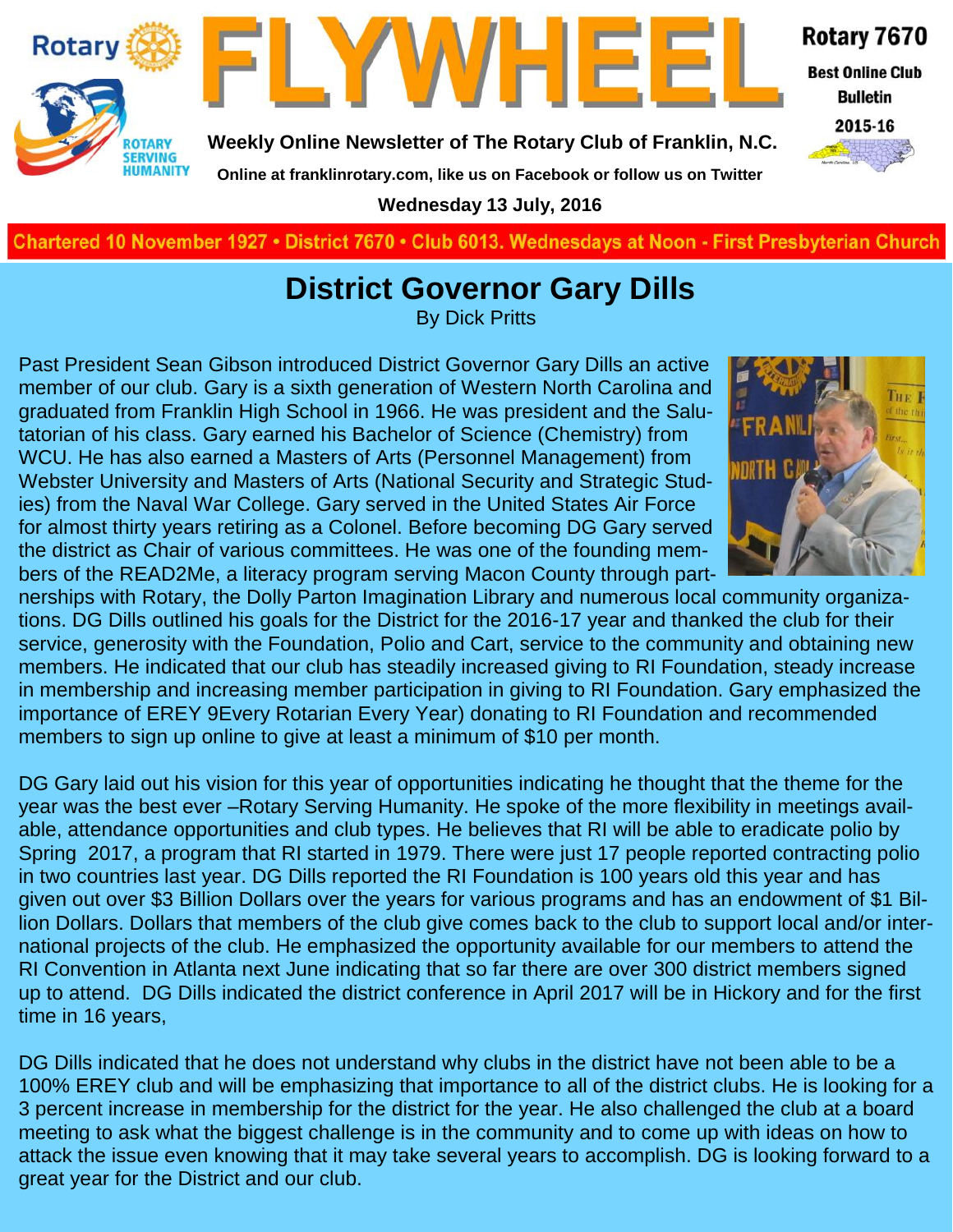



Rotary 7670

**Best Online Club Bulletin** 



**Weekly Online Newsletter of The Rotary Club of Franklin, N.C. Online at franklinrotary.com, like us on Facebook or follow us on Twitter Wednesday 13 July, 2016**

Chartered 10 November 1927 • District 7670 • Club 6013. Wednesdays at Noon - First Presbyterian Church

## **Welcome New Member!**

On Wednesday Governor Gary officially inducted Ben Laseter as our newest member into the rotary Club of Franklin. Ben is the first new member of the



year and is sponsored by Immediate Past President Sean. Let's welcome Ben!

## **Kid's Place Cleanup**

Members of the Satellite Rotary Club of Franklin Evening Club participated in a cleanup at Kid's Place last Thursday. Lots of unused extra items were hauled off from the basement and donated. Thanks to all who helped.







**More PHF's!**  Governor Gary recognized two BIG multiple

Paul Harris Fellows on Wednesday. John Yermack, a PHF Plus 7 and Tom James

Plus 7. DG Gary is a Plus 2! Great work gentlemen!

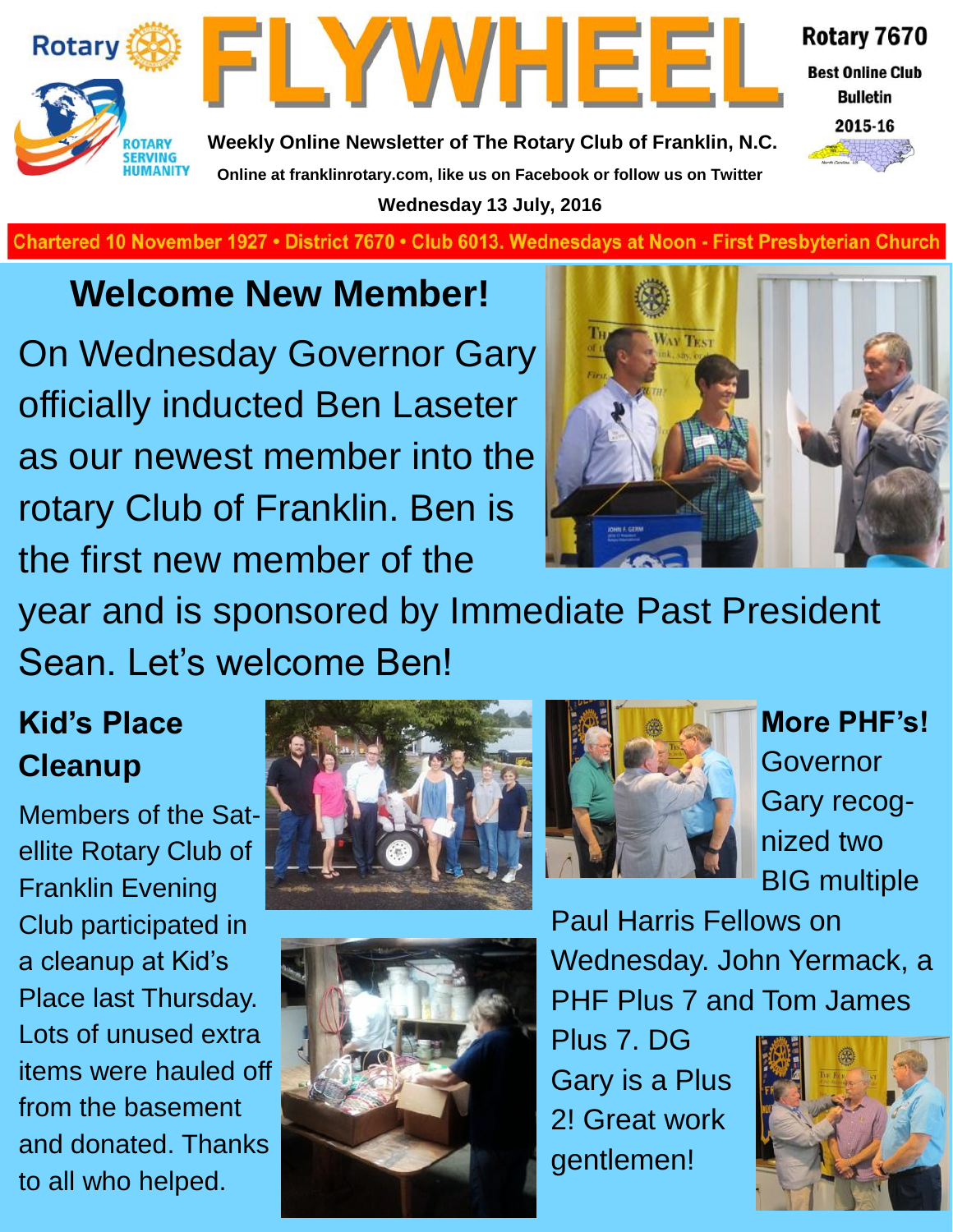

#### **Notes From the Top**

First, I would like to thank everyone who asked and was concerned when they saw me wearing the CART Blue sling on my arm. While my mind is still mostly sound, my tendons in my arm evidently are not. I tore a tendon and will undergo surgery next Tuesday to repair it. Thanks to all who have offered to help, Jacob Reiche even offered to cut my



chicken at lunch! Thank you!

Wednesday was a great day to be a Rotarian. We had our own DG Gary Dills attend our meeting and give us a district and international perspective. DG Gary will be traveling to every club in the district, but we were lucky to have him come as one of his first visits. There are many things planned for this Rotary year which DG Gary reminded us. The once in a lifetime opportunity to attend the International Convention in Atlanta, and for only the second time in 16 years to attend a District Conference in our own District. I applaud his effort to keep our district conference local. Now we have to attend to show him we do care about keeping it local! It is always great to induct new members into Rotary and

into our club. I have had the honor of knowing Ben and Stephanie for several years, Stephanie was a GSE in Finland several years ago. Please welcome Ben into our Rotary Family.

DG Gary also talked about the importance of the Rotary Foundation and the many things the Foundation around the world, but also right here in our own district as monies we contribute come back in the form of grants we champion. My goal is to have at least 30% of you signed up for Rotary Direct. It is easy, you can sign up with as little as \$10/month, of course we hope you will give as much as you are comfortable contributing. However, if 30% gave the minimum, it would be a good start toward meeting our 2016 goal. Paul Harris levels are easier to reach when you have planned giving every month. Speaking of Paul Harris, DG Gary was honored with a PLUS 2, Tom James and John Yermack were an amazing "PLUS 7"!

Next week we have an amazing youth choir from Ghana performing. Should be a fun time!

I hope all of you have a great week, Serving Humanity!

Lenny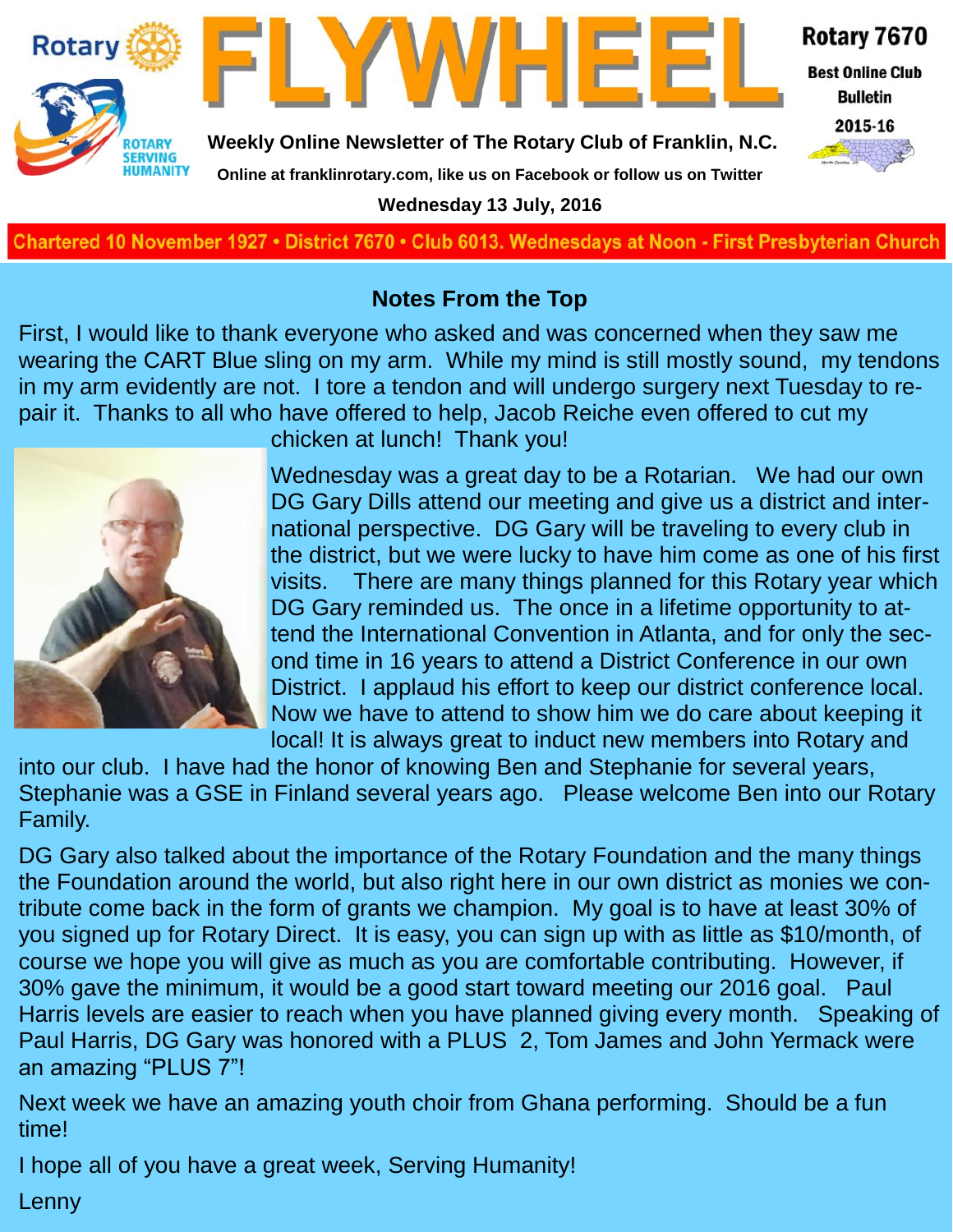



Rotary 7670

**Best Online Club Bulletin** 

2015-16

**Weekly Online Newsletter of The Rotary Club of Franklin, N.C. Online at franklinrotary.com, like us on Facebook or follow us on Twitter**

**Wednesday 13 July, 2016**

**Charted November 29, 1927 • District 7670 • Club 6013 Wednesdays at Noon - First Presbyterian Church**

#### **Another Great Week... We are Getting Close!!**

We had quite a few more tickets for our upcoming fundraiser turned in for the fifth week this week with **356 sold..144 to go!** Please keep working on getting all 500 sold. Please contact everyone on your list because a lot of folks take off for summer vacation and nows the time to contact **When you sell them please turn them into your horsemen.** Please also bring in silent auction

items and program ads! **Program ads are due this Wednesday 7/20..please get them in now!** On our silent auction this year we have a 1991 Ford Truck (see picture above). **We are in need of volunteers to park the vehicle for show at their business to help generate some interest.** Its our one and only fundraiser..lets make it the best ever!



### **Board Meeting This Tuesday!**

The first board meeting for the new Rotary Year will be this **Tuesday Night July 19th at the Lazy Hiker.** Officers and Chairs please plan on attending. The Board Meeting will start at 530p. We need you in attendance as we make critical decisions for the club and the year. If you need a makeup this is a to do it!

#### **Exchange Student Update..But Need Volunteers to Help When She Arrives!**

President Lenny Jordan indicated that **we now have two families** to host inbound exchange student Beatrice from Italy. The first family is that of a former club member Becky Montgomery. Becky is a Middle School Assistant Principal. The second family was recruited by Lee Berger and are Tony and Tana Bagno. The exchange student will come to Franklin this August for the 2016—2017 school year. We are looking forward to having Beatrice join us for as many Rotary meetings as her schedule allows. **We do need some help with welcoming her to the new school year here and transportation to events, etc. If you are interested please see President Lenny!** 

**Rotary Service** 



**7/20** Greeter: Paul Garner

Prayer/Pledge: Marvin Ramsey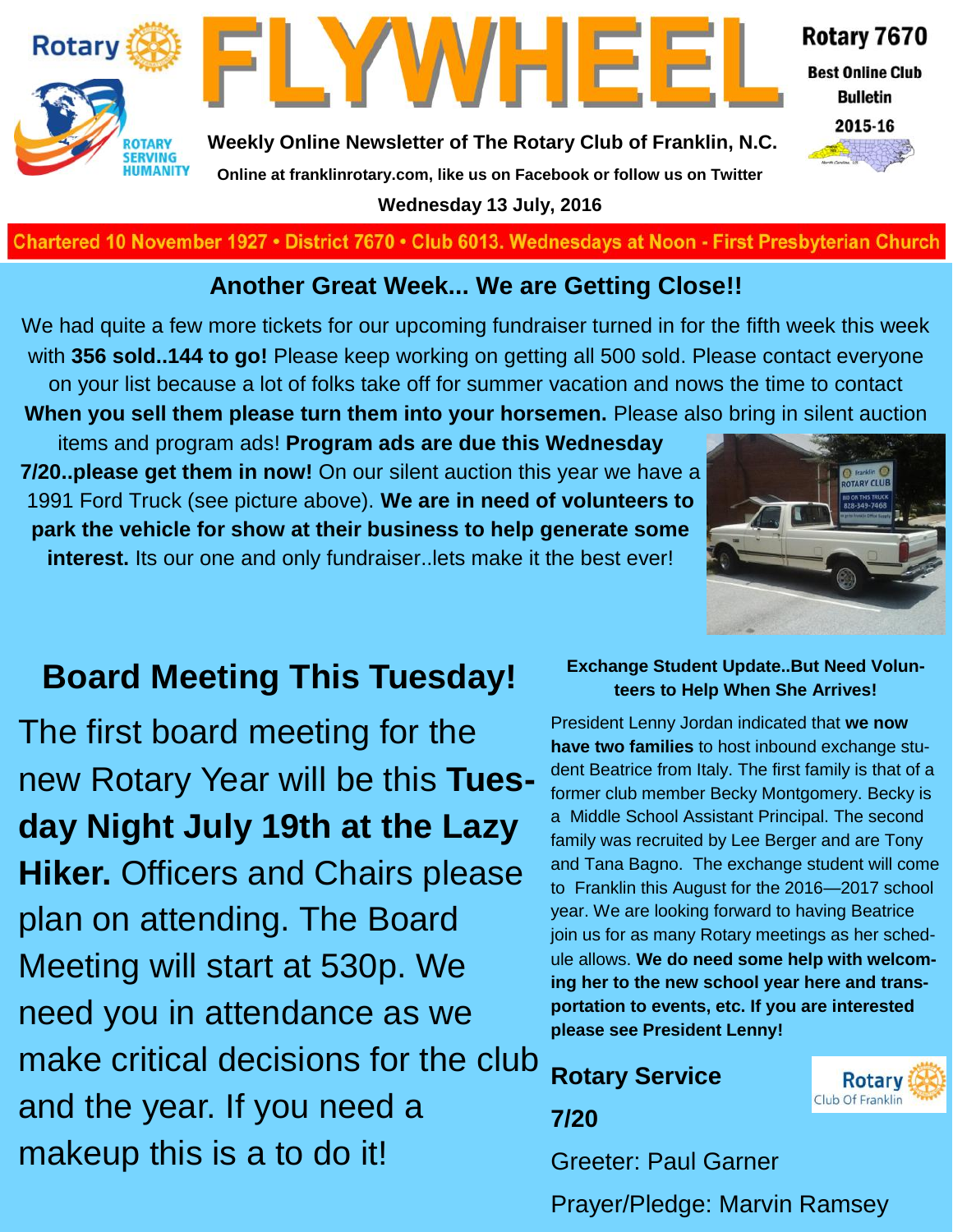

**Wednesday 13 July, 2016**

**Charted November 29, 1927 • District 7670 • Club 6013 Wednesdays at Noon - First Presbyterian Church**

### **You Still have a Good Opportunity to a LOW Registration Fee for the 2017 RI Convention in Atlanta**

This is a once in a lifetime opportunity. Cost of registration has gone up a little bit but you can still register for **ONLY \$340** until December15) Here's the link for registering for the convention…

[www.riconvention.org/en/atlanta](http://www.riconvention.org/en/atlanta) **Also you need to hurry because hotel rooms in Atlanta are booking Fast!!!! Here is some additional incentives for registering NOW!…** You can still get \$65 reimbursement AND earn a PHF for your club by registering the highest percentage of Rotarians in your club category size for the International Convention in Atlanta June 10-14, 2017 AND a PHF for registering the highest percentage of Rotarians in your club category size for the

Young Leaders and District Conference in Hickory April 28-30, 2017!!



## **Project Panama Keeps at Work!**

Thanks to club representative Sandy Frazier for updating us. The last of the school materials for Salt Creek down in Panama have been deliv-



ered! Thanks to all clubs involved and those that made it happen. Rotary at work worldwide!!